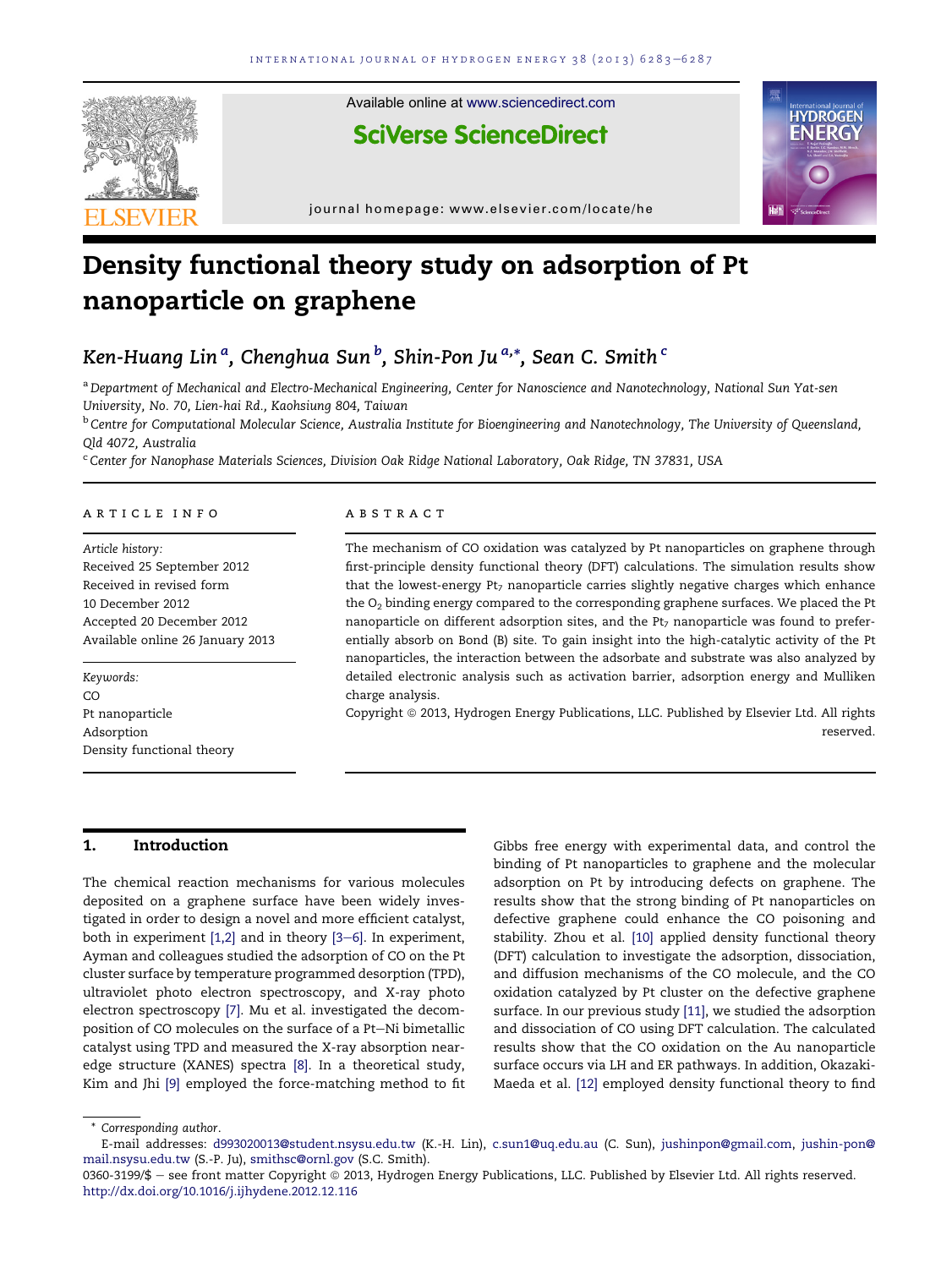<span id="page-1-0"></span>

| Table $1$ – Parameters of tight-binding potential for Pt<br>metal. |              |        |       |          |  |  |  |  |
|--------------------------------------------------------------------|--------------|--------|-------|----------|--|--|--|--|
| $A$ (eV)                                                           | $\zeta$ (eV) | р      | a     | $r_0(A)$ |  |  |  |  |
| 0.655                                                              | 2.666        | 10 142 | 3.788 | 2.555    |  |  |  |  |

different stable adsorption sites of different size Pt nanoparticles on a graphene surface, as well as providing more detailed information about the adsorption of Pt/graphene. To better understand the platinum catalysis, in the present paper, we first employ DFT to study the effect of deposition site on both the  $O-O$  and  $C-O$  bond lengths and the adsorption energy. Furthermore, the dissociation of the  $O<sub>2</sub>$  molecule on the most favorable graphene surface adsorption site is also investigated.

# 2. Simulation model

To obtain the lowest-energy structures of Pt nanoparticles (global minimum structures), the basin-hopping (BH) [\[13\]](#page-4-0) stochastic method was first carried out by using tightbinding potential [\[14\].](#page-4-0) The interaction between two Pt atoms depends not only on the distance between them, but also on their local environment. The algorithm for computing this potential is relatively simple compared to other many body potentials. This model commences by summing the band energy, which is characterized by the second moment of the d-band density of state (DOS), and a pairwise potential energy of the Born-Mayer type. The interatomic energy of atom i is thus expressed as follows:

$$
E_i = -\left\{\sum_j \xi^2 \exp\bigg[-2q\bigg(\frac{r_{ij}}{r_0} - 1\bigg)\bigg]\right\}^{1/2} + \sum_j A \exp\bigg[-q\bigg(\frac{r_{ij}}{r_0} - 1\bigg)\bigg]
$$
\n(1)

where  $\xi$  is an effective hopping integral,  $r_{ii}$  is the distance between atom  $i$  and  $j$ , and  $r_0$  is the first-neighbor distance. The parameters A,  $p$ ,  $q$ , and  $\xi$  for bulk Pd material are listed in Table 1.

The one hundred lowest-energy structures for nanoparticles with the same Pt atom number, obtained by BH method with tight-binding potential, were further optimized by the Dmol [\[3\]](#page-4-0) package [\[15\]](#page-4-0) with density functional theory (DFT) simulation in order to determine more accurate Pt nanoparticles and Pt/graphene structures. All calculations employed the generalized gradient approximation (GGA) [\[16\]](#page-4-0) by Perdew and Wang parameterization (PW91) [\[17\]](#page-4-0) correction and DFT semi-core pseudo-potential (DSPP) calculations with double numerical basis sets plus polarization functional (DNP). Spin-polarization was considered in our calculation. The Brillouin zone was sampled with the Monkhorst-Pack grid [\[18\]](#page-4-0). The calculations were carried out by using the  $(3 \times 3 \times 1)$ Monkhorst-Pack mesh k-points for bulk and surface calculations. A 450 eV cutoff energy, which allows convergence to  $1 \times 10^{-5}$  eV in total energy, was used.

The top, side and front views of the Pt/graphene structures are shown in panels (a–f) of Fig. 1, respectively. Fig. 1 presents the 3-dimensional diagrams of Pt/graphene structures in the present study, namely a Pt nanoparticle with a diameter of 0.83 nm. The number of atoms in the Pt/graphene system totaled 82 atoms. The lateral cell has dimensions of  $a = 12.8 \text{ Å}$ ,  $b = 14.5\text{\AA}$  and  $c = 28.5\text{\AA}$ , which includes a large vacuum region to guarantee no interactions between the two slabs of



Fig.  $1$  – Stable configurations for the Pt<sub>7</sub> nanoparticle adsorption on graphene. Parallel and vertical adsorption of two type of Pt/graphene configuration, P1 (a), P2 (b), P3 (c), V1 (d), V2 (e), and V3 (f). Blue and gray circles indicate Pt and C atoms, respectively. (For interpretation of the references to color in this figure legend, the reader is referred to the web version of this article.)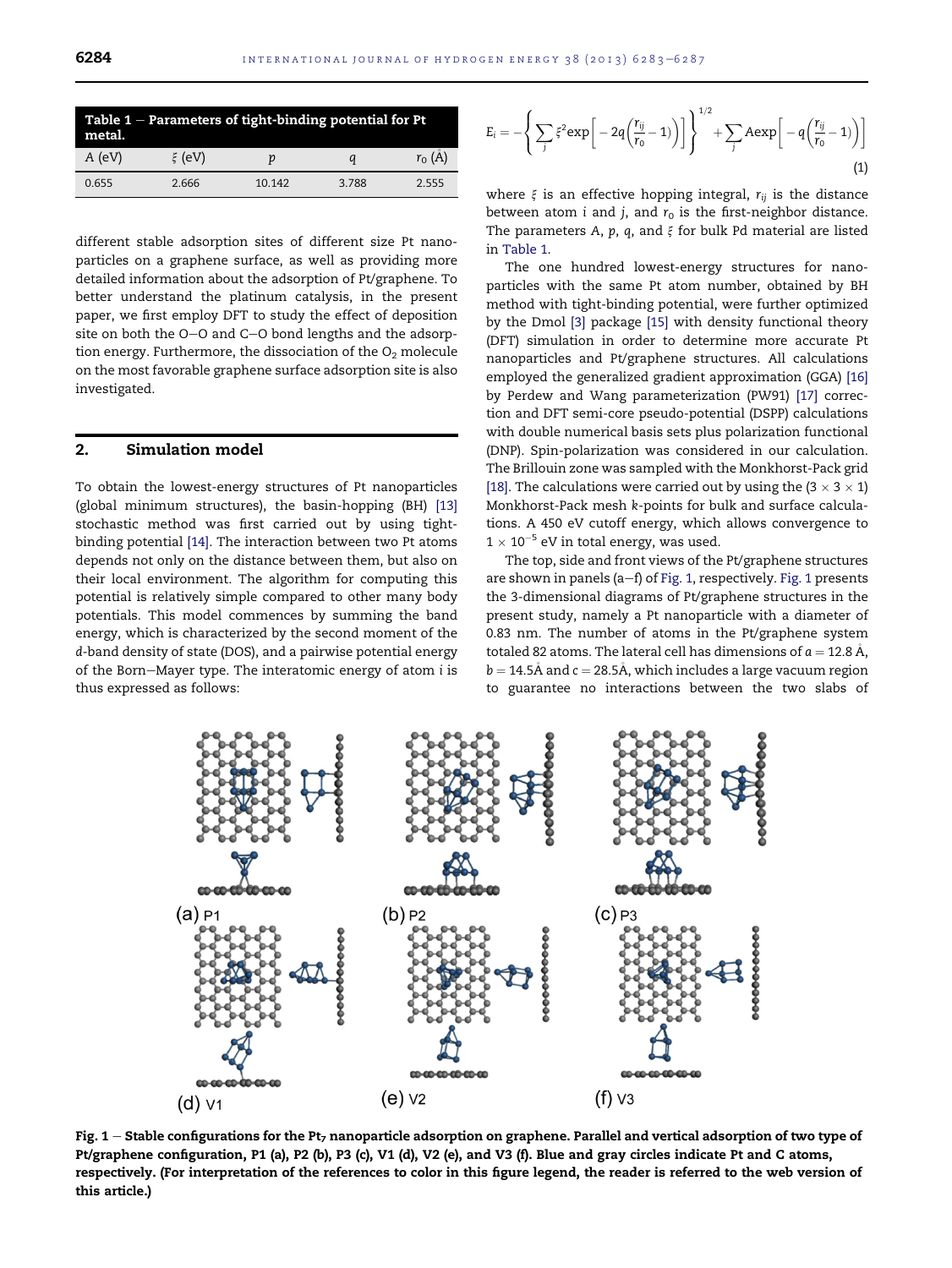<span id="page-2-0"></span>Table 2 – Calculation results for the Pt<sub>7</sub> nanoparticle and Pt/graphene structure with parallel and vertical types. The definitions of  $E_{coh}$ ,  $E_{ads}$ , and  $E_{int}$  are shown in the text.

|                 | $d_{\text{Pt-Pt}}(A)$ |                    |                             |                              |
|-----------------|-----------------------|--------------------|-----------------------------|------------------------------|
| Pt <sub>7</sub> |                       | $2.499 - 2.695$    |                             |                              |
|                 | $E_{ads}$ (eV)        | $E_{\rm int}$ (eV) | $d_{\text{Pt-Pt}}(\hat{A})$ | $d_{\text{Pt}-\text{C}}$ (A) |
| P <sub>1</sub>  | $-2.133$              | 25.044             | $2539 - 2641$               | $2.241 - 2.255$              |
| P <sub>2</sub>  | $-2.077$              | 24.988             | $2576 - 2741$               | $2220 - 2271$                |
| P <sub>3</sub>  | $-1.990$              | 24.901             | $2576 - 2768$               | $2.219 - 2.243$              |
| V <sub>1</sub>  | $-1.009$              | 23.920             | $2.564 - 2.668$             | 2 2 4 1                      |
| V <sub>2</sub>  | $-0.998$              | 23.909             | $2547 - 2703$               | 2428                         |
| V <sub>3</sub>  | $-0.947$              | 23.858             | $2.556 - 2.688$             | 2.420                        |

graphene in z directions. All atoms were fully relaxed during the calculations. In this study, adsorption energies are calculated according to the following equation:

$$
E_{ads} = (n \times E[Pt] + E[C]) - E[Pt_n/C]
$$
\n(2)

where  $E[Pt_n/C]$ ,  $E[Pt]$ , and  $E[C]$  are total energies of the  $Pt_n/C$ graphene system, the Pt, and the graphene. The interfacial interaction energy,  $E_{int}$  is defined as follows:

$$
E_{\rm int} = (E[Pt_n] + E[C]) - E[Pt_n/C]
$$
\n(3)

where  $E[Pt_n]$  is the total energy of the  $Pt_n$ /graphene system. Due to the adsorption process, E<sub>int</sub> contains the deformation energies of the Pt/graphene configuration. In addition, the cohesive energy, E<sub>coh</sub> is

$$
E_{\rm coh} = E[Pt] - E[Pt_n]/n \tag{4}
$$

# 3. Results and discussion

First of all, in order to confirm the accuracy of the computational approaches used in this work, the lattice constant of bulk Pt and the distance of Pt-Pt bond are computed as 4.018 Å and within 2.841 Å, respectively, both of which are consistent with experimental values of 3.92 Å and 2.772 Å. The calculated cohesive energy of 5.62 eV in our calculation is close to the

experimental value of 5.84 eV [\[19\]](#page-4-0). Except for bulk Pt, the dimer gives a well-defined local minimum energy state with a bond length of 2.376A, and the cohesive energy of 3.2 eV. The dimers are also in agreement with available experimental data.

#### 3.1. Adsorption of Pt nanoparticle on graphene

To understand the adsorption properties of Pt on the graphene surface, Pt nanoparticles of different types are placed at various sites on the graphene, as shown in Fig.  $1(a-f)$ . Those Pt adsorption sites are both parallel and vertical types. Generally, the adsorptions on graphene occur at top, hollow site or bridge sites. We employed a computation method to find the most stable adsorption site according to random angle and random distance, and found about one hundred structures. Furthermore, all structures are optimized by first-principle calculation. P1 is the most stable site, where two Pt atoms of a  $Pt<sub>7</sub>$ nanoparticle bind to graphene, and at the lowest-energy configuration. The calculation results for the  $Pt_7$  nanoparticle and Pt/graphene structure with parallel and vertical types are shown in Table 2.

#### 3.2.  $O_2$ , CO, and O-O molecule adsorption on Pt nanoparticle

Because a molecule adsorbing on a Pt/graphene system is more complex, determining whether or not the  $O_2$ , CO, or O atom adsorbing on the Pt nanoparticle is nucleophilic or electrophilic is our first step in clarifying the adsorption mechanism. We found three configurations in the adsorption of molecules and Pt nanoparticles, termed Pt/O<sub>2</sub>, Pt/CO, and Pt/OO, shown in Table 3 along with their interfacial interaction energies. Table 3 presents calculation results of Mulliken charge,  $E_{\text{int}}$ ,  $d_{\text{O}-\text{O}}$ , and  $d_{\text{Pt}-\text{O}}$  for the  $\text{O}_2$  molecule adsorbed on the Pt nanoparticles. The Mulliken charges of the pure O atoms are -0.05 and -0.05, respectively. The charges enhance to  $-0.155$   $\sim$   $-0.242$  after adsorbing on the Pt nanoparticle in our former calculations, with the Pt charges having very little enhancement in  $Pt/O<sub>2</sub>$ ,  $Pt/CO$ , and  $Pt/OO$  types. From the analysis of Mulliken charge, we know the  $O<sub>2</sub>$  and O atoms are

| Table 3 – Calculation results of Mulliken charge, $E_{\rm int}$ , $d_{\rm O-O}$ , $d_{\rm C-O}$ , and $d_{\rm Pt-OO}$ ( $d_{\rm adsorbate}$ ) for Pt/graphene/O <sub>2</sub> , Pt/O <sub>2</sub> system, Pt/<br>graphene/CO, Pt/CO system, Pt/graphene/CO and Pt/OO system. |                   |                   |                |          |               |          |  |  |  |
|-----------------------------------------------------------------------------------------------------------------------------------------------------------------------------------------------------------------------------------------------------------------------------|-------------------|-------------------|----------------|----------|---------------|----------|--|--|--|
| System                                                                                                                                                                                                                                                                      | Pt/graphene/ $O2$ | Pt/O <sub>2</sub> | Pt/graphene/CO | Pt/CO    | Pt/graphene/O | Pt/OO    |  |  |  |
| Mulliken charge                                                                                                                                                                                                                                                             |                   |                   |                |          |               |          |  |  |  |
| Pt $(1)$                                                                                                                                                                                                                                                                    | $-0.116$          | $-0.108$          | $-0.104$       | $-0.102$ | $-0.108$      | $-0.104$ |  |  |  |
| Pt $(2)$                                                                                                                                                                                                                                                                    | 0.033             | 0.087             | 0.062          | 0.086    | 0.068         | 0.106    |  |  |  |
| Pt $(3)$                                                                                                                                                                                                                                                                    | $-0.095$          | $-0.042$          | $-0.179$       | $-0.12$  | 0.221         | 0.266    |  |  |  |
| Pt $(4)$                                                                                                                                                                                                                                                                    | $-0.048$          | $-0.03$           | $-0.043$       | $-0.061$ | $-0.064$      | $-0.048$ |  |  |  |
| Pt $(5)$                                                                                                                                                                                                                                                                    | 0.037             | 0.077             | 0.069          | 0.098    | 0.268         | 0.306    |  |  |  |
| Pt $(6)$                                                                                                                                                                                                                                                                    | 0.245             | 0.267             | 0.039          | 0.072    | 0.231         | 0.266    |  |  |  |
| Pt $(7)$                                                                                                                                                                                                                                                                    | 0.203             | 0.228             | $-0.209$       | $-0.195$ | 0.248         | 0.283    |  |  |  |
| O(8)                                                                                                                                                                                                                                                                        | $-0.242$          | $-0.239$          | 0.398          | 0.397    | $-0.538$      | $-0.533$ |  |  |  |
| O/C(9)                                                                                                                                                                                                                                                                      | $-0.242$          | $-0.239$          | $-0.174$       | $-0.175$ | $-0.556$      | $-0.543$ |  |  |  |
| $E_{int}$ (eV)                                                                                                                                                                                                                                                              | $-0.044$          | $-0.103$          | $-0.048$       | $-0.104$ | $-0.095$      | $-0.148$ |  |  |  |
| $d_{\text{ad}}(\overline{A})$                                                                                                                                                                                                                                               | 1.433             |                   | 1.168          |          | 4.028         |          |  |  |  |
| $d_{\text{Pt-ad}}(A)$                                                                                                                                                                                                                                                       | 1.976             |                   | 1.837          |          | 1.79          |          |  |  |  |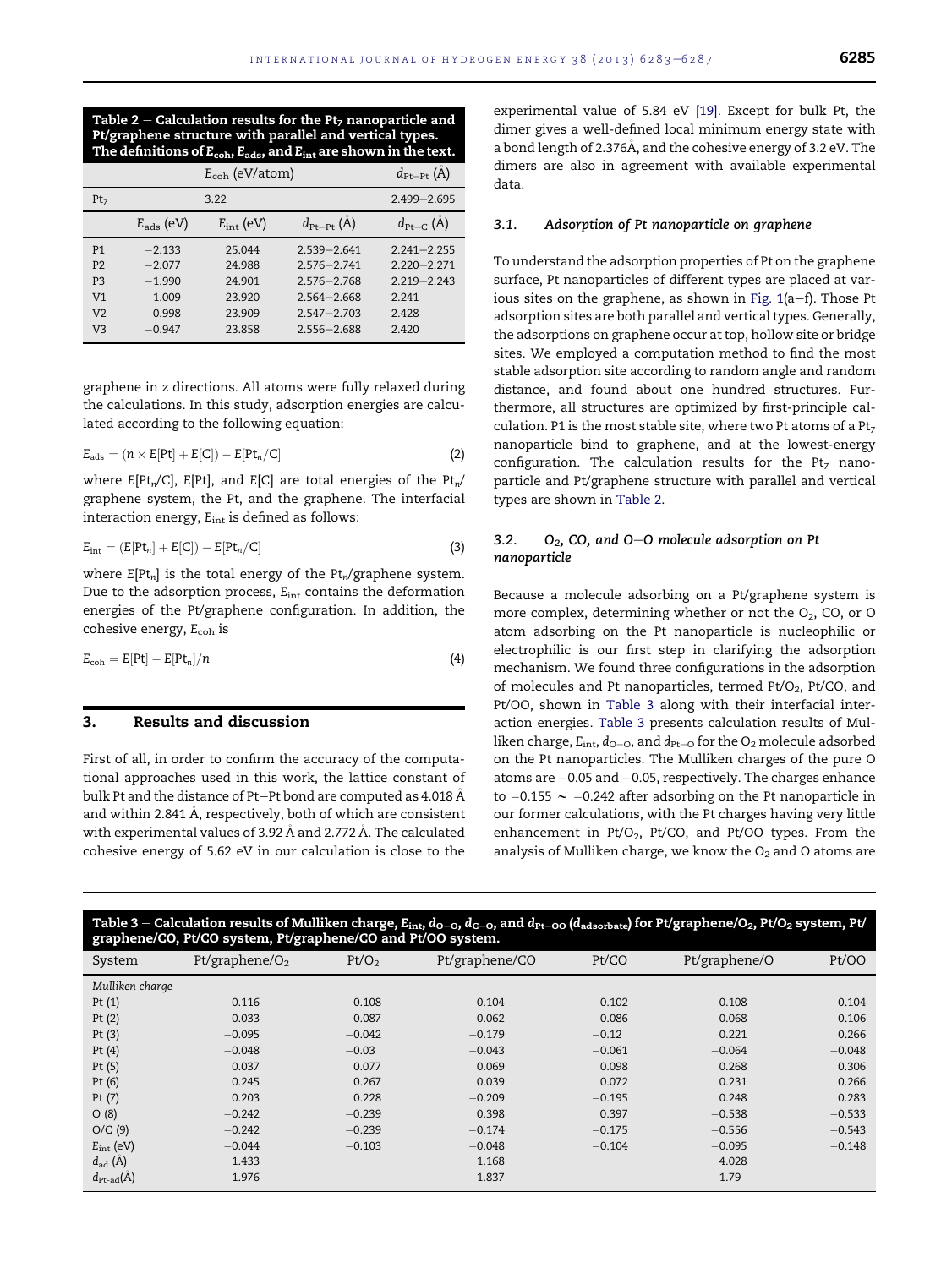<span id="page-3-0"></span>

Fig. 2 - Stable configurations for the O<sub>2</sub>, CO, and O atoms adsorbing on two types of Pt<sub>7</sub>/graphene configurations: O<sub>2</sub>-A (a), O2-B (b), CO-A (c), CO-B (d), OO-A (e), and OO-B (f). Red, blue and gray beads indicate O, Pt and C atoms, respectively. (For interpretation of the references to color in this figure legend, the reader is referred to the web version of this article.)

electrophilic, and the Pt nanoparticles are nucleophilic, but the charge transfers of CO are not clear. In a normal case, the C atom is jointed on the Pt nanoparticle during the adsorption process of CO on Pt nanoparticle, but when the O end adsorbs on the Pt, repulsion occurs, and the interaction direction is the opposite. A comparison of O and  $O<sub>2</sub>$  adsorption on Pt nanoparticle shows the interfacial interaction energies in O atoms are larger than  $O_2$ ; this illustrates that it is easier for the O atoms to adsorb on the Pt nanoparticle, an outcome in agreement with experimental results.

#### 3.3.  $O_2$ , CO, and O-O molecule adsorption on graphenebased Pt substrates

The Pt/graphene/molecule system with two types (A and B) are shown in Fig.  $2(a-f)$  and the most stable configurations are analyzed. [Table 3](#page-2-0) lists the Mulliken charge, interfacial interaction energies,  $d_{O-O}$ ,  $d_{C-O}$ , and  $d_{Pt-OO}$  of A type structures for O2, CO molecule, and O atom adsorption at various adsorption sites. As can be seen from the table, adding graphene to the Pt/molecule system results in an increase in  $E_{int}$ . This illustrates that the graphene causes a desorption and dissociation effect on the adsorbate.

#### 4. Conclusions

In summary, the ground-state Pt nanoparticle is obtained by basin-hopping method and the adsorption properties of certain molecules on graphene are investigated by DFT calculation. Analysis of the adsorption energy of the Pt nanoparticle adsorbed on three different surfaces on the graphene shows that the bridge site is the most stable. In addition, we also found the most stable adsorption sites for  $O<sub>2</sub>$ , CO, and O atoms on the Pt nanoparticle, which indicates a nucleophilic Pt and electrophilic  $O_2$  and O atoms. Finally, the structures of Pt/graphene/molecule systems were also investigated, with results showing that the graphene causes desorption and dissociation in the adsorbate.

#### Acknowledgments

The authors would like to thank the (1) National Science Council of Taiwan, under Grant No. NSC101-2628-E-110-003- MY3 and NSC99-2911-I-110-512, (2) National Center for Highperformance Computing, Taiwan, for supporting this study. (3) National Center for Theoretical Sciences, Taiwan.

#### references

- [1] Petrenko VF, Whitworth RW. Physics of ice. Oxford: Oxford University Press; 1999.
- [2] Verdaguer A, Sacha GM, . Bluhm H, Salmeron M. Molecular structure of water at interfaces: Wetting at the nanometer scale. Chem Rev 2006;106:1478.